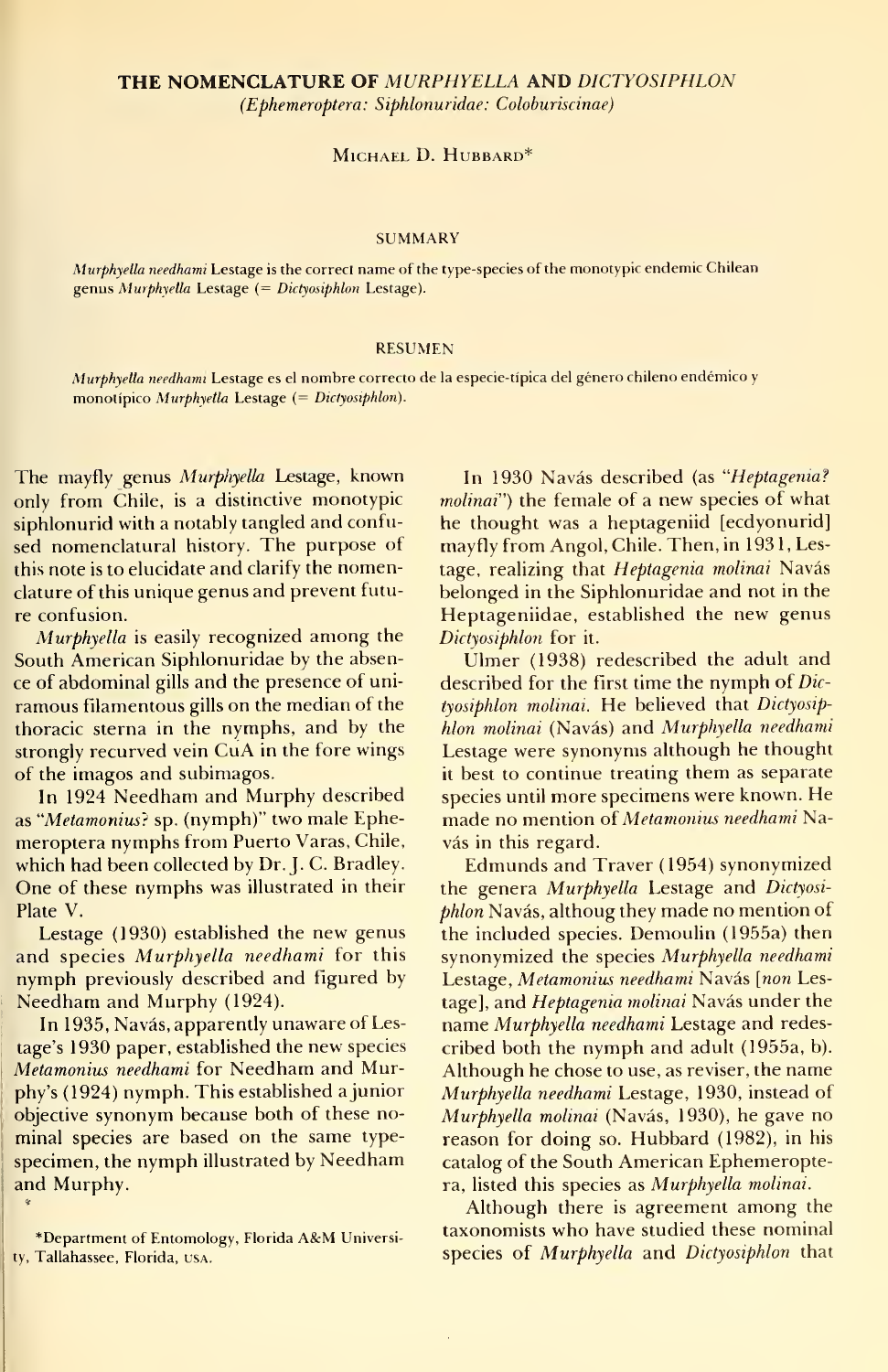they are conspecific, no consensus has been reached as to what is the valid name.

The International Code of Zoological Nomenclature, however, is quite explicit in requiring the use of the oldest available name as the valid ñame for this species. In this case the oldest available ñame would be the earliest of the two specific epithets *needhami* Lestage and molinai Navás. Although both Heptagenia molinai Navás and Murphyella needhami Lestage were described in volumes for the year 1929, neither description was actually published until 1930. Which description appeared first to establish the valid name for this species?

Part XII of volume 69 of the Bulletin & Annales de la Société Entomologique de Belgique which contains the description of Murphyella needhami Lestage bears a publication date on the cover of 15 January 1930. I have seen a library receipt date stamp of 31 January 1930 on the copy held in the U. S. National Agricultural Library.

Volume 33 for 1929 of the Revista Chilena de Historia Natural Pura y Aplicada, which contains the description of Heptagenia molinai Navás, has a publisher's note on the inside cover which states that distribution of that vo lume commenced on 27 February 1930.

It is obvious, then, that the description of Murphyella needhami Lestage appeared first, and that name must be considered the correct and valid ñame for this species. A formal synonymy of this genus and species appears below.

# Murphyella Lestage, 1930

Metamonius [partim]; Needham and Murphy, 1924: 29, pl. v; Navás, 1935: 140.

Murphyella Lestage, 1930: 439 (Typespecies Murphyella needhami Lestage, 1930, by original designation); Ulmer, 1932: 217; Edmunds and Traver, 1934: 237; Demoulin, 1955a: 5; 1955c: 9; Edmunds, Alien, and Peters, 1963: 11; Hubbard, 1982: 272.

Heptagenia [partim]; Navás, 1930: 331.

Dictyosiphlon Lestage, 1931: 47 (Type species Heptagenia molinai Navás, 1929, by monotypy)-

# Murphyella needhami Lestage, 1930

Metamonius sp. (nymph) Needham and Murphy, 1924: 29, pl. v.

Murphyella needhami Lestage, 1930: 439; Lestage, 1931: 49; Ulmer, 1938: 96; Demoulin, 1955a: 5, fig. 2; 1955b: 2; 1955c: 9.

Heptagenia? molinai Navás, 1930: 331. Dictyosiphlon molinai; Lestage, 1931: 46, fig. 5; Ulmer, 1938: 90.

Metamonius needhami Navás, 1935: 140 [non Lestage]; Demoulin, 1955b: 3.

Murphyella molinai; Hubbard, 1982: 272.

The type of Heptagenia molinai Navás is presently in the Museo de Zoología del Ayuntamiento in Barcelona (Alba and Peters, in press). The two nymphs described by Needham and Murphy (1924) were not found in the collections of the Department of Entomology of Cornell University which holds most of the Needham and Murphy specimens and their present whereabouts are unknown. They must be considered lost. Because the nymphs (and adults) of Murphyella are quite distinctive and there is no evidence for more than one valid species <sup>I</sup> see little need at this time to desígnate neotypes for either Murphyella needhami Lestage or Metamonius needhami Navás.

### ACKNOWLEDGEMENTS

The research reported in this paper was partially supported by a research program (FLAX 79009) of the Cooperative State Research Service, U. S. Department of Agriculture. <sup>I</sup> owe <sup>a</sup> debt of gratitude to the librarians who have helped me in this endeavor, in particular to Mark Matthewman of the Museum of Comparative Zoology.

#### LITERATURE CITED

- ALBA TERCEDOR, J., and W. L. PETERS. (in press). Types and additional specimens of Ephemeroptera studied by Longinos Navás in the Museo de Zoología del Ayuntamiento, Barcelona, Spain. Aquatic Insects.
- Demoulin, G. 1955a. Ephéméroptéres nouveauxou rares du Chili. Bulletin de l'Institut Royal des Sciences Naturelles de Belgique 31(22): 1-15.
- DEMOULIN, G. 1955b. Brèves remarques sur le genre Metamonius Eaton (Ephéméroptères, Siphlonuridae). Bulletin de l'Institut Royal des Sciences Naturelles de Belgique 3(24): 1-3.
- Demoulin, G. 1955c. Ephéméroptéres nouveaux ou rares du Chili. II. Bulletin de l'Institut Royal des Sciences Naturelles de Belgique 31(58): 1-16.
- EDMUNDS, G. F., JR., and J. R. TRAVER. 1954. An outline of a reclassification of the Ephemeroptera. Proceedings